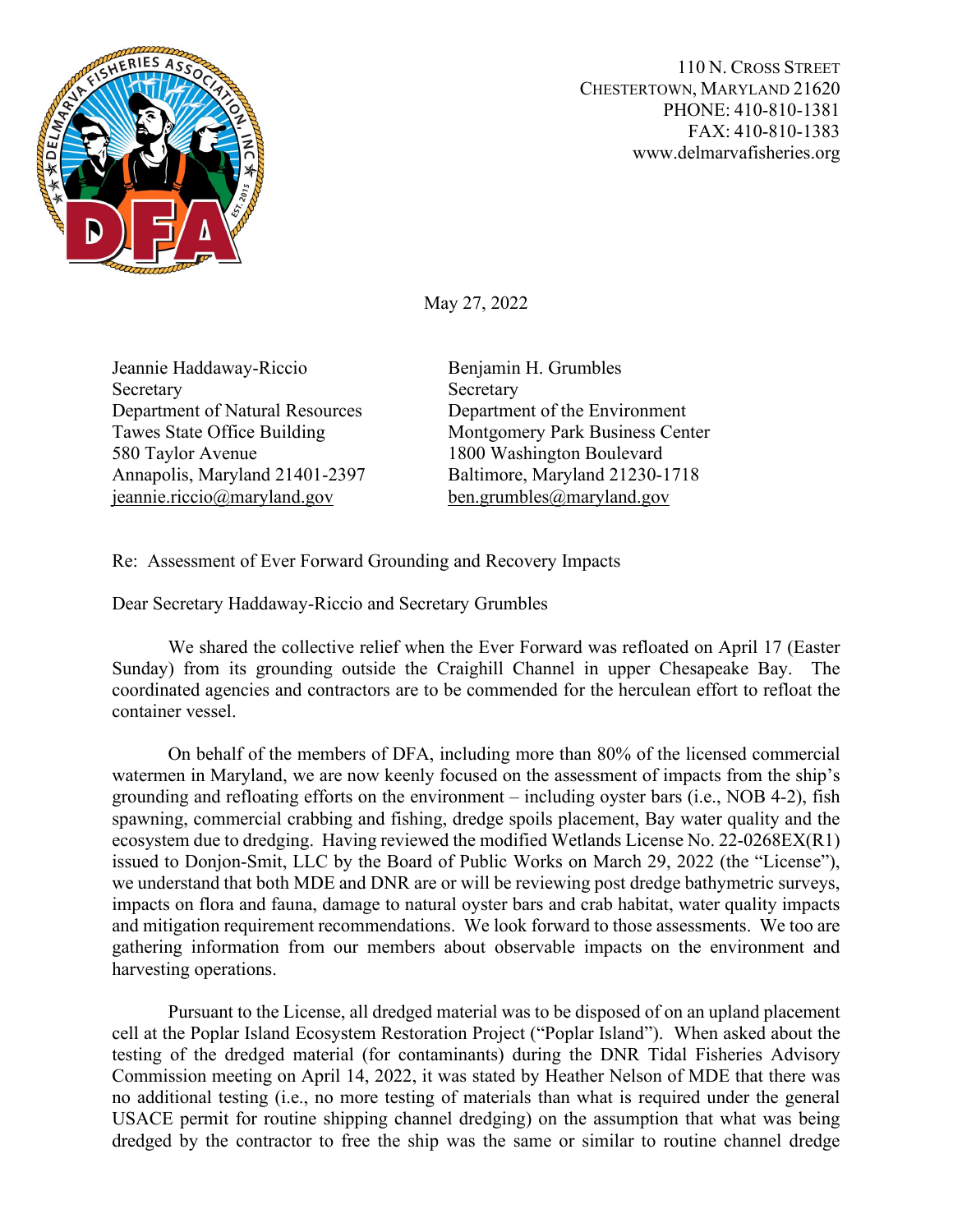Letter to DNR Secretary Haddaway-Riccio and MDE Secretary Grumbles May 27, 2022 Page 2

materials. That is a patently false assumption. The exhibits to the License show the dredging locations to be outside of the channel, particularly on the port side. Experienced commercial watermen believe that the Bay bottom areas that were dredged to free the ship had not been disturbed for decades and may be the site of industrial waste dumping years ago. Indeed, there is anecdotal evidence that the dredged material taken to Polar Island by the Licensee has a noxious odor and was not subject to any testing, even at the intervals that the routine shipping channel dredge materials are to be tested at that disposal site. Other reports indicate the spoils were placed at a special location on Popular Island due to the characteristics of the dredged materials.

We expect that the assessments underway by your agencies will confirm the quantity and quality of the dredged materials resulting from the grounded ship. Per the License, the proposed dredge area was 349,427 square feet to a depth of 43 feet. The minimum amount of estimated dredged material approved for disposal at Poplar Island was 164,236.4 cubic yards. Some media accounts are reporting an estimated 210,000 cubic yards of dredged material relating to the refloating being dumped at Poplar Island (*Talbot Spy*, May 13, 2022).

During the same Tidal Fish Advisory Committee meeting in April, when asked about the visible downstream sediment plumes emanating from the dredging activity, Ms. Nelson advised that a "turbidity curtain" was available on standby to contain suspended solids. Special Condition G. of the License states the Licensee is recommended "to deploy and maintain a turbidity curtain around the work area while dredging from April 1 to June 1..." due to impacts on anadromous fish. There was dredging on and/or after April 1. Did the Licensee deploy and maintain a turbidity curtain in or around the work area at any time? If so, in what location and for what duration? If not, will such decision by the Licensee to not limit water quality degradation be factored into the mitigation requirements?

In order to determine certain reporting and notice deadlines in the License, please advise the date and time that the dredging phase was terminated and the date of "completion of the vessel removal" (see Special Condition I.).

We ask to be put on the list, if any, of interested parties to receive pertinent notices related to the follow up and fulfillment of the License conditions, including any Departmental or BPW hearings.

We cannot miss the opportunity to compare the numerous environmental conditions on the Provisional Permit issued by USACE for the dredging of oyster shells at Man O'War Shoals (CENAB-OPR-MN – MDNR Fisheries Service/Man O'War Shoal Shell Dredging – 2009-61802- M04) with the relatively scant conditions on the emergency License for the large-scale dredging to refloat the container ship. The permit to dredge natural shell from Man O'War Shoals (Tidal Wetlands Case No. 15-WL-0757) was reviewed and approved by USACE, NOAA, NMFS, USCG and MDE, and since May 2018 has been held up by the Board of Public Works due to purported environmental impact concerns (i.e., impact on benthic zone and downstream water quality due to dredging plumes). In year 1 of the 5-year Provisional Permit to dredge shell from Man O'War Shoals, activity is limited to the seasonal collection of baseline environmental data on water quality, oyster populations, and fish and benthic communities – before any dredging. What sort of data collection regarding water quality, benthic zone, fish and/or fauna was conducted before the large-scale dredging to refloat the Ever Forward?